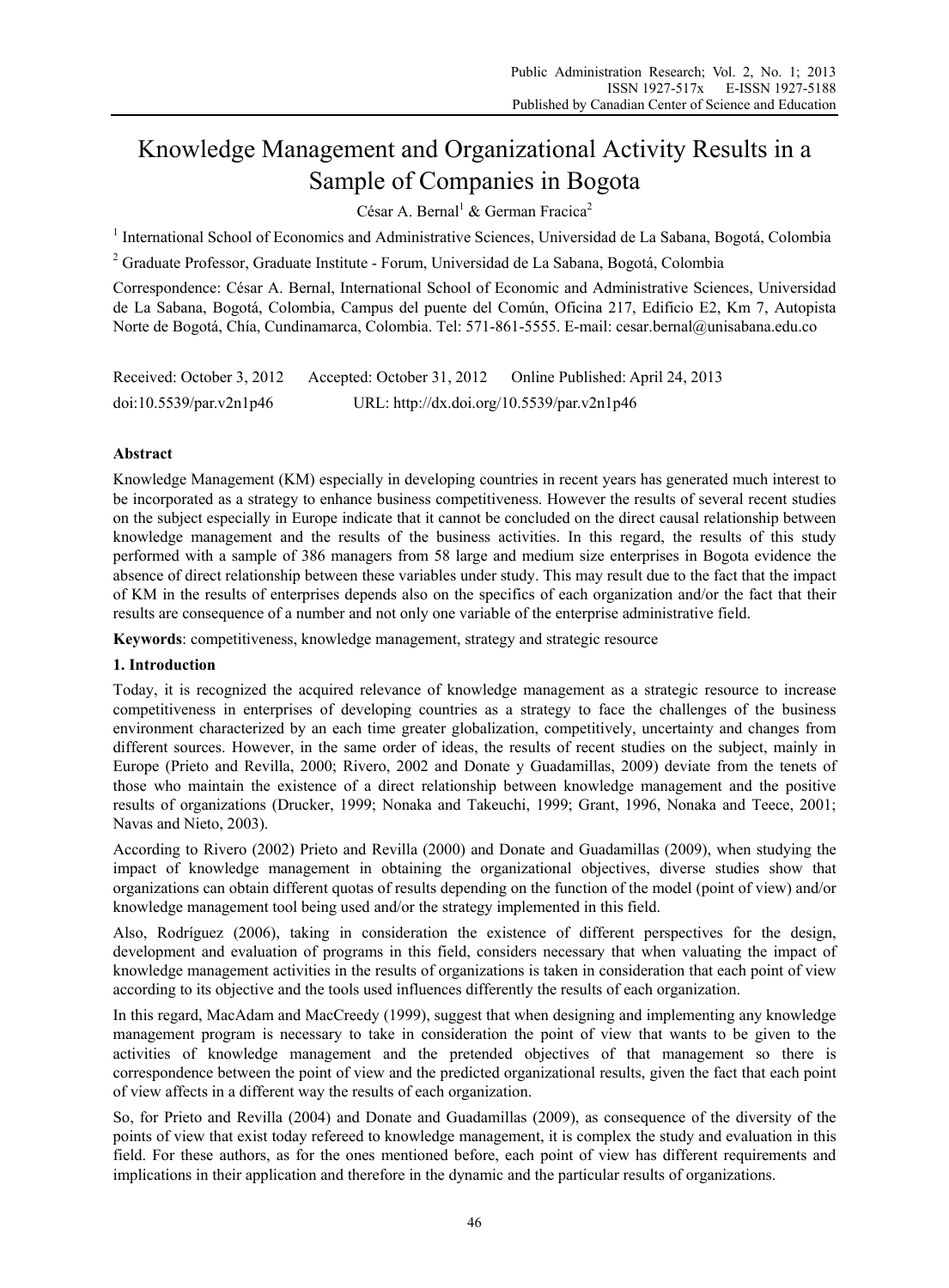According to Prieto and Revilla (2004) and Donate and Guadamillas (2009), recent studies en Europe oriented to evaluate the role of knowledge management in the results of organizations, indicate that organizations that perform knowledge management where it is emphasized the relevance of people as owners, creators and users of knowledge as a sustainable strategic resource for competitiveness tend to show a better positive relationship between knowledge management and their activity results than those that have a technocratic orientation, meaning, that put their emphasis in the appropriation and uses of information and communication technologies (ICT's) as generators of organizational value.

For the case of similar studies in United States of America companies according to Alavi and Tiwana (2003) knowledge management programs with emphasis in appropriation and intensive use of information and communication technologies (ITC's) tend to have higher impact in the results of organizations that those with emphasis in social factors. However, for these authors, the models that integrate harmoniously the two approaches tend to generate greater impact in the organizational dynamic in their results of activity than those models that emphasize in one or other model.

However, holistic view of the approaches to knowledge management scholars such as Leonard and Sensiper (1998), Rivero (2002) and MacAdan and Reid (2001), Prieto and Revilla (2004) and Donate y Guadamillas (2009) among others, do not hesitate to say that is complex to generalize the direct relationship between knowledge management programs and the results of organizations, because empiric evidence shows the diversity of results many times contradictory.

Authors such as Davenport, Delong and Beers (1998), Nonaka and Takeuchi (1999) and Drucker (2001), Lee y Choi (2003), Lundvall.y Nielsen (2007). Zack, Mckeen,y Singh (2009), Fugate, Stank y Mentzer (2009), Huang y Shih (2009) among others, with the opposite opinion do not hesitate to point out the direct positive relationship between knowledge management and the positive results of organizations regardless of the approach given to this management and also emphasize that it is knowledge management the responsible in determining sustained competitiveness in organizations of any area in the current organizational environment characterized by an increased competitiveness, complexity and uncertainty.

Summarizing, as consequence of the disagreement in the results of the studies on the topic of knowledge management and the results of the enterprise activity, it was planned this study with the purpose of knowing the situation on the subject in the case of a sample of enterprises in Bogota. Therefore, the question that oriented the study was: the activities of knowledge management performed by the companies have direct relationship with the results of their organizational results?

#### **2. Method**

This study was conducted through the application of surveys to 386 executives from 58 large and medium companies from different sectors of the economic activity and legal nature, located in the city of Bogota and its influence area. The 58 companies from which the managers that participated in this study are part of are a sample of a total of 91 companies - medium and big – located in the city of Bogota, which in previous research about knowledge management were performing during the last five years knowledge management (Blanco and Bernal 2009 and Bernal, Turriago and Sierra, 2010).

To obtain the information was applied the survey questionnaire called "*Impact of knowledge management in the results of organizations" and* developed based on the studies made by Prieto and Revilla (2004) and Donate and Guadamillas (2008). The questionnaire, which has 23 statements, allowed to gather information about the basic activities of knowledge management by organizations and the results of the organizational activity for the period studied. For the answers to the statements was used the Likert scale with possibilities of answers from 1 to 5, where 5 meant high impact.

Interviews were made personally to several managers of each one of the 58 companies with the purpose of getting a general vision of the activities of these companies and their result achievement. This was because it is the managers who have the knowledge of the companies and are the responsible for making the strategic decisions. Gathering of information through interviews for this study was made in the period of time between March 2010 and February 2011.

For the analysis of the results were performed frequency calculations for categorical variables y hypothesis tests of variable independence and Spearman's correlation of coefficient calculation. Hypothesis tests were made to prove the existence of statistic independence relationships between the variables of the study under the following parameters:

1. Hypothesis to contrast: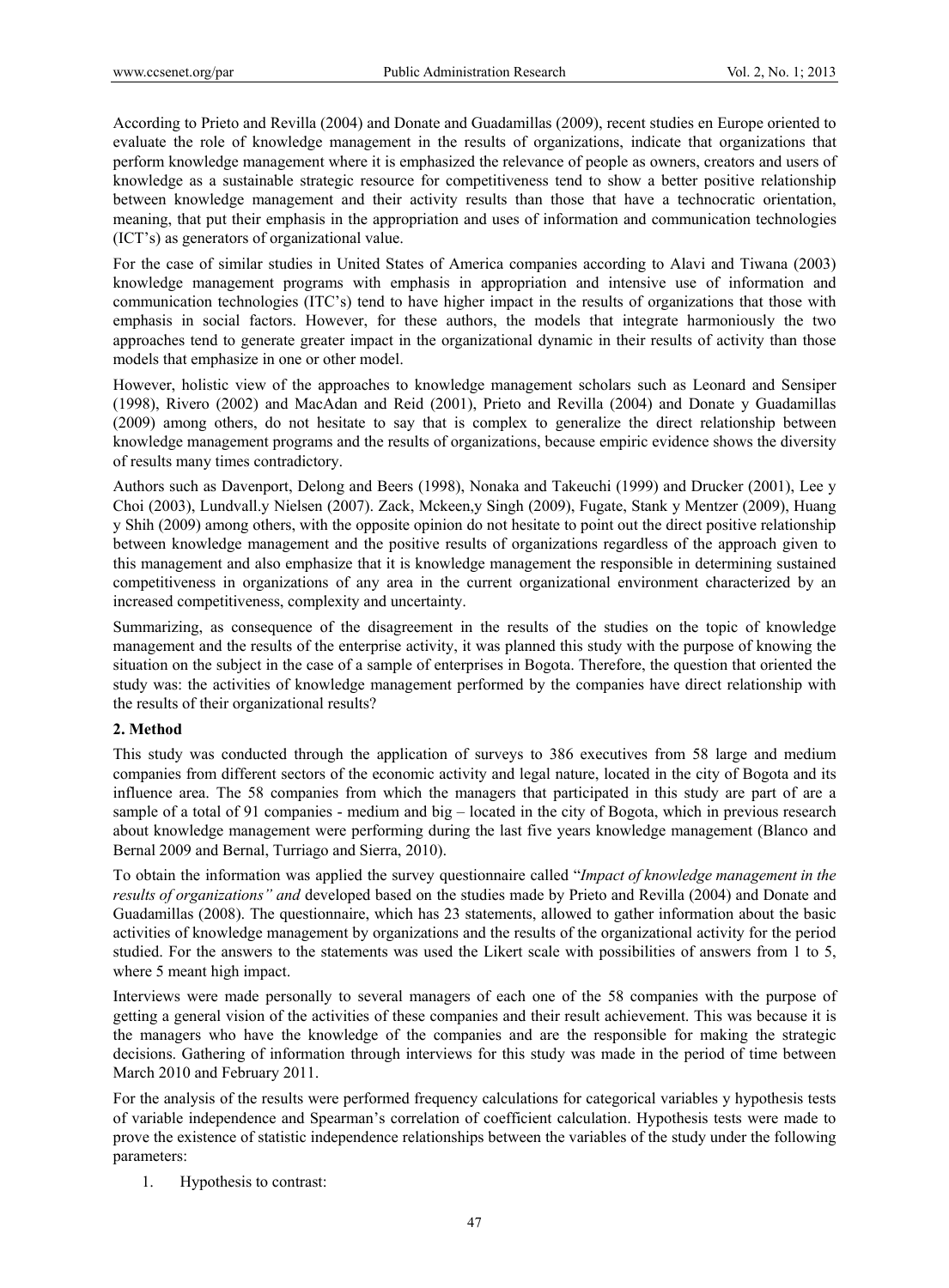$H_0$ : Variable  $X_i$  and variable  $X_i$  are independent

 $H_1$ : Variables  $X_i$  and  $X_i$  are dependents or are related

Where:

Xi corresponds to the activities of knowledge management (identification, registry, sharing, creation and use of relevant knowledge)

Xj corresponds to the results of organizations (changes or improvements in the products or services offered, in processes, in managerial activities, in activities related to marketing; in activities related with taking care of the environment, the development of human and organizational potential and the profit increase).

Statistical test: Chi- Pearson's square with correction factor for continuity.

- 2. Significance level: 95.0%
- 3. Decision rule: Region of rejection for these tests:  $3.84 \le X^2 \le \infty$

For a confidence level of 95% the critical value for the coefficients of Spearman's correlation is 0.478

**3. Results** 

|  |  |  | Table 1. Activities of knowledge management according to percentage of companies that apply them |
|--|--|--|--------------------------------------------------------------------------------------------------|
|  |  |  |                                                                                                  |

| Activities of knowledge management                                                 | Percentage of<br>companies |
|------------------------------------------------------------------------------------|----------------------------|
| Formal programs to improve worker skills work related.                             | 32.8%                      |
| Formal programs to improve worker development.                                     | 32.8%                      |
| Systematic identification of knowledge and capabilities of organizations.          | 22.4%                      |
| Registry and sharing of relevant information to achieve organizational objectives. | 25.9%                      |
| Motivation to share with coworkers' experiences and knowledge related to work      | 29.3%                      |
| activities.                                                                        |                            |
| Generation of new ideas and knowledge for an increased work performance.           | $20.7\%$                   |

Source: Author's calculations

Table 2. Percentage of companies that perceived a high impact of the knowledge management in their results

| Impact of the knowledge management in their results           | Percentage<br>companies | οf |
|---------------------------------------------------------------|-------------------------|----|
| Improvement in enterprise processes                           | 37.9%                   |    |
| Improvement in products or services offered                   | 22.4%                   |    |
| Improvement in the environment                                | 13.8%                   |    |
| Reduces the consumption of raw materials                      | $12.1\%$                |    |
| Development of human and organizational potential             | 29.3%                   |    |
| Improvement in organizational climate                         | 29.5%                   |    |
| Improvement in the relationship with customers                | 37.9%                   |    |
| Improvement in the relationship with the external environment | 31.0%                   |    |
| Increased market positioning                                  | 36.3%                   |    |
| Improvement in organizational processes                       | 25.9%                   |    |
| Access to new markets                                         | 25.8%                   |    |
| Increased profitability of the company                        | 36.2%                   |    |
| Increased sales                                               | 22.4%                   |    |
| Increased assets<br>.                                         | 18.9%                   |    |

Source: Author's calculations.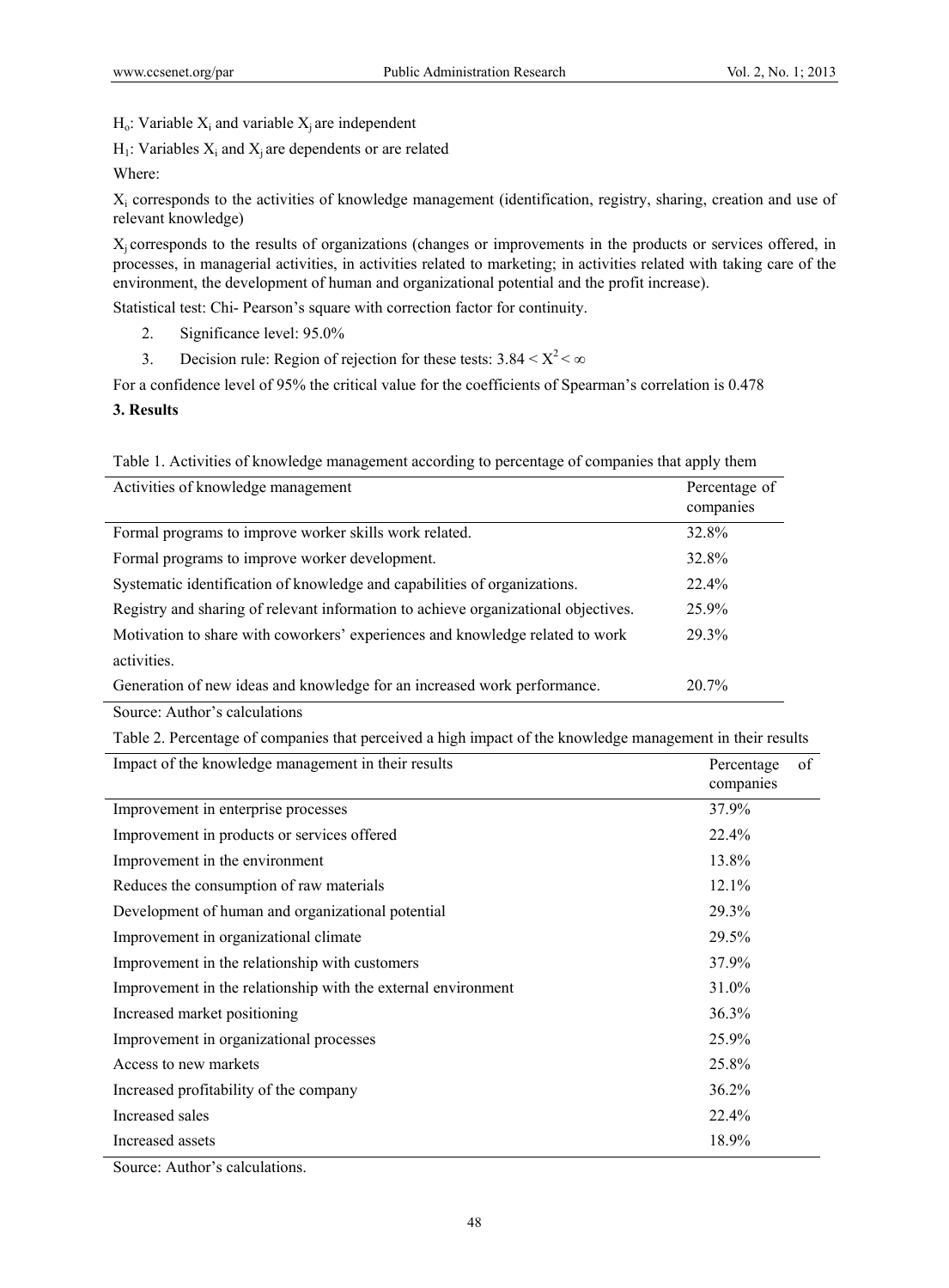| Knowledge management<br>$(X_i)$<br>$(J_i)$<br>Results of the company            | Training<br>programs | Development<br>programs | Process of<br>identifying<br>knowledge | Registry<br>and access<br>to<br>knowledge | Culture to<br>share<br>knowledge | Conditions<br>create<br>to<br>knowledge |
|---------------------------------------------------------------------------------|----------------------|-------------------------|----------------------------------------|-------------------------------------------|----------------------------------|-----------------------------------------|
| Improvement or change<br>in the processes of the<br>company                     | 9.31<br>(0.439)      | 3.6(0.29)               | 5.4(0.35)                              | 12.9<br>(0.512)                           | 12.9<br>(0.51)                   | 1.69<br>(0.22)                          |
| Improvement or change<br>in products or services                                | 12.36<br>(0.51)      | 0.7(0.15)               | 1.43<br>(0.207)                        | 5.09(0.31)                                | 3.46<br>(0.29)                   | 1.68<br>(0.23)                          |
| the<br>Improvement<br>in<br>the<br>impact<br>on<br>environment                  | 0.509<br>(0.147)     | 0.51(0.15)              | 2.43<br>(0.26)                         | 4.47(0.34)                                | 0.017<br>(0.07)                  | 3.01<br>(0.29)                          |
| Reduction<br>in<br>the<br>of<br>consumption<br>raw<br>materials                 | 1.07<br>(0.19)       | 3.6(0.31)               | 3.4<br>(0.309)                         | 2.42(0.26)                                | 1.64<br>(0.23)                   | 1.09<br>(0.23)                          |
| Development<br>of<br>the<br>human and organizational<br>potential               | 9.18<br>(0.44)       | 9.18(0.48)              | 6.51<br>(0.38)                         | 11.30<br>(0.48)                           | 22.04<br>(0.66)                  | 4.15<br>(0.326)                         |
| Improvement<br>in<br>the<br>organizational climate                              | 3.25<br>(0.28)       | 0.38(0.11)              | 3.4(0.29)                              | 7.308<br>(0.39)                           | 8.2<br>(0.418)                   | 0.49<br>(0.13)                          |
| Improvement<br>in<br>the<br>relationships<br>with<br>customers                  | 6.12<br>(0.36)       | 1.75(0.21)              | 2.8(0.26)                              | 12.89<br>(0.51)                           | 17.6<br>(0.61)                   | 1.69<br>(0.28)                          |
| Improvement<br>in<br>the<br>relationship<br>with<br>the<br>external environment | 4.75<br>(0.326)      | 7.7(0.41)               | 2.8(0.26)                              | 9.86(0.48)                                | 10.61<br>(0.48)                  | 3.78<br>(0.31)                          |
| Improvement in market<br>positioning                                            | 10.07<br>(0.47)      | 4.4(0.35)               | 14.4<br>(0.54)                         | 10.0(0.47)                                | 10.3<br>(0.48)                   | 7.85<br>(0.48)                          |
| Improvement<br>in<br>administrative processes                                   | 12.74<br>(0.51)      | 1.02(0.17)              | 5.10<br>(0.34)                         | 10.01<br>(0.47)                           | 11.34<br>(0.48)                  | 3.15<br>(0.28)                          |
| Access to new markets                                                           | 2.73<br>(0.26)       | 0.41(0.09)              | 5.1(0.34)                              | 10.01<br>(0.47)                           | 11.34<br>(0.48)                  | 6.3(0.48)                               |
| Improvement<br>1n<br>profitability                                              | 4.44<br>(0.32)       | 0.9(0.16)               | 1.38<br>(0.19)                         | 10.01<br>(0.47)                           | 10.3<br>(0.68)                   | 0.61<br>(0.15)                          |
| Increase in sales                                                               | 12.36<br>(0.51)      | 2.26(0.24)              | 8.8(0.44)                              | 8.8(0.44)                                 | 3.46<br>(0.236)                  | 1.98<br>(0.24)                          |
| Increase in assets                                                              | 7.73<br>(0.412)      | 7.73(0.412)             | 12.7<br>(0.519)                        | 12.7(0.52)                                | 2.84<br>(0.268)                  | 3.38<br>(0.29)                          |

Table 3. Interdependence relationships between the activities of knowledge management and organizational results

Source: Author's calculations

The results of the study indicate that (with a level of confidence of 95.0% in Sperman's correlation coefficient test) in les than 33% of participating enterprises in the study there is significative statistical relationship between the activities of knowledge management –identification and acquisition, registry, socialization and sharing, creation and use of relevant knowledge – and the positive results of enterprises, especially to maintain o gain market share and/or maintain or increase profitability.

The other hand, the study indicates that regards to the activities related with knowledge management performed by the set of enterprises involved in the study during the last years, formal training programs for work and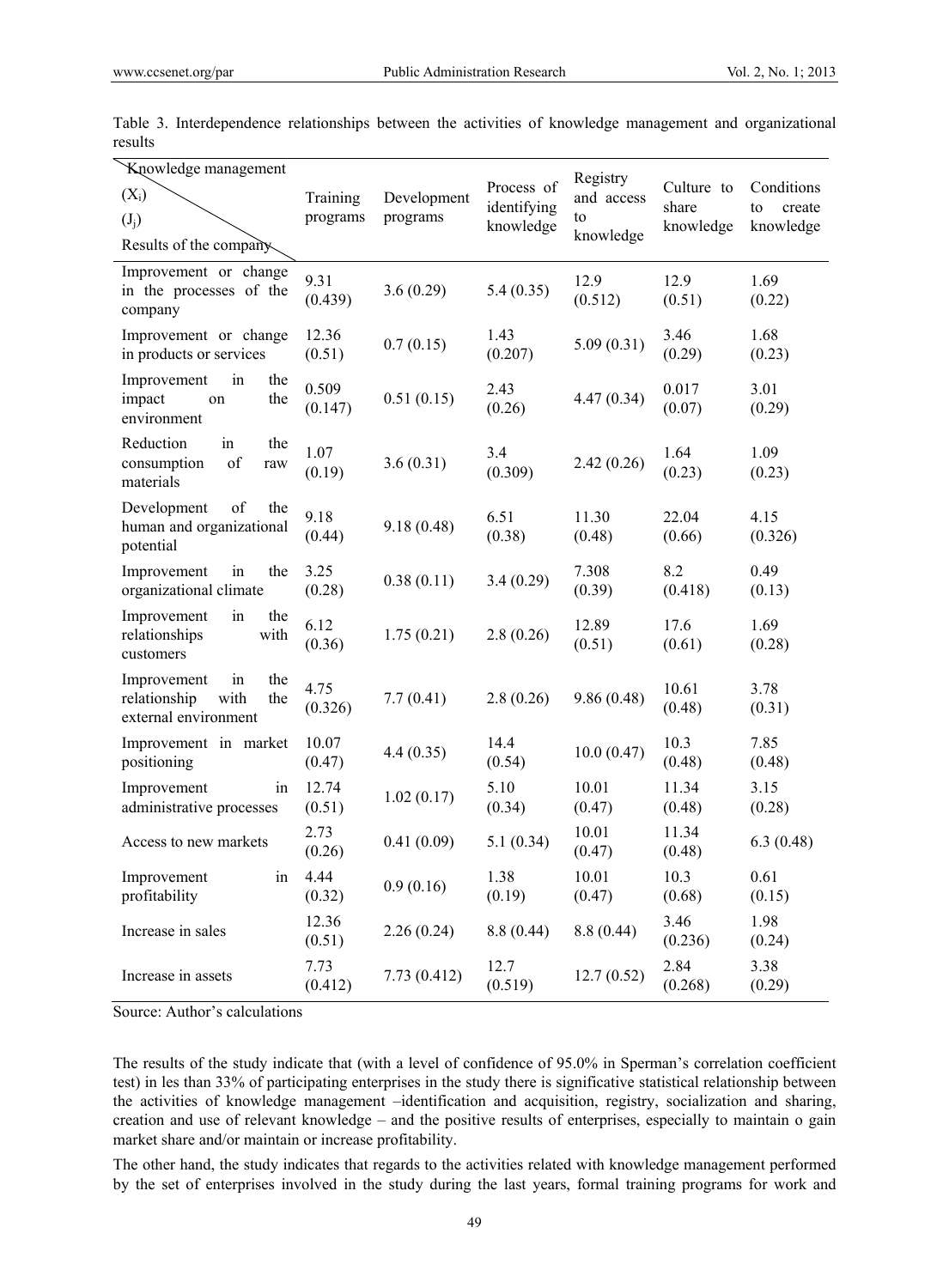development of the worker (32.8%), level of motivation of people to share knowledge and experience with colleagues (29.3%), were the activities more present in these companies. While those related with the generation of new knowledge for organizational performance (20%), among with processes of systematic identification of knowledge and the capacities of the enterprise (22.4%) were the least present.

Regarding the impact of knowledge management activities in the results of organizational activities, results indicate that 37.9% of executives consider that those activities performed by their companies had high and favourable impact in the improvement of processes in the enterprise and in the relations with customers and, 36.6% state that the benefits of these activities have been reflected in the profitability and the positioning in the market. While the lower impacts are in the reduction in raw materials (12.1%), improvements in environmental impact (13.8%) and improvements in products or services (22.4%).

While related to the analysis of statistical interdependent relationships between knowledge management and organizational results (with a significance level of 95.0%), data indicates that in general none of the activities of that management performed by companies in the last five years show a direct interdependence relationship with the results of the organizational activity as can be seen in table 3.

### **4. Discussion of Results y Conclusions**

In general, the results of the study indicate that although managers of companies consider that in companies knowledge management is made, reality shows that this management is only reflected in very limited activities and without much relevance for the organizations. This can be in a great extent due the lack of clarity that managers interviewed have of the concept and the importance of a systematic knowledge management to boost the competitive capacity of companies. Evidence of this affirmation is reflected when managers are asked if the companies where they work is made and given relevance to knowledge management and their answer tends to be affirmative.

On other hand, data of the study also indicates that in general for the sample of companies analyzed there is no interdependence relationship between the activities of knowledge management that they said to perform in companies in the last five years with their organizational performance. From the theoretical perspective, the explanation of these results is explained by authors such as Prieto and Revilla (2000), Rivero (2002) and Donate and Guadamillas (2009) who consider that it cannot be generalized the existence of a relationship between the activities of knowledge management performed by companies with their organizational results. From the empirical point of view, this explanation can be caused by the lack of clarity on the topic by the managers and a impact indicator culture in the context of organizations studied.

Based in previous statements, the results of this study have to be referent of reflection by academics who study the topic for decision making processes of organizational executives and government responsible for promoting competitiveness because, they indicate that the lack of knowledge management activities in a systematic manner the dynamic of the company and their results are affected positively, depending this mainly on the particular characteristics of each company and the strategies that with this purpose implement their executives.

It is worth clarifying that for a more conclusive evidence on the subject particularly in companies in developing countries, as is the case of companies in Colombia, is recommended more representative studies in the size of the sample and in various contexts (more samples in companies in more cities of a same country, but also in several countries that allow comparisons). It is also necessary perform studies that allow the comparison the results for each one of the main focuses pointed in the theoretical review of the subject (knowledge management with emphasis in people, with emphasis in technologies or integral emphasis). This would give evidence to explain the diversity in the results related to the relationship between knowledge management and organizational effectiveness.

Finally, it is important to note that one of the main weaknesses of this study is that the sample of the participating companies when not proving systematic processes of true knowledge management cannot be a referent for formulating conclusions applicable to organizational environments with more experience on the subject.

## **References**

- Alavi, M., & Tiwana, A. (2003). Knowledge Management: The Information Technology Dimension. In M. Easterby-Smith, & M. A. Lyles (Eds.), *Organizational Learning and Knowledge Management* (pp. 104-121). London: Blackwell Publishing.
- Bernal, C., Turriago, A., & Sierra, H. (2010). Aproximación a la medición de la gestión del conocimiento empresarial. *Ad- Minister, Universidad Eafi, 16*, 30-49.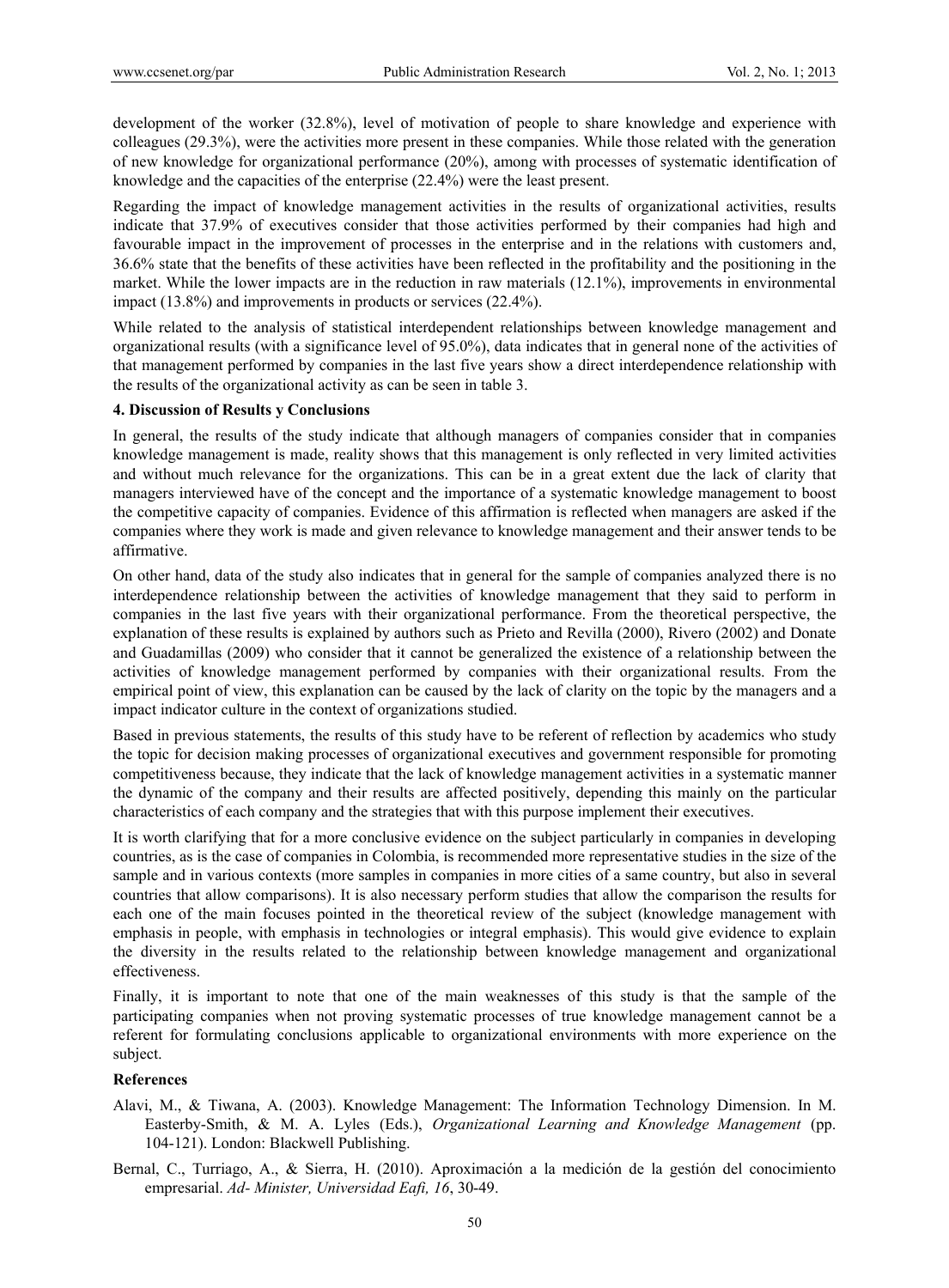- Blanco, C., & Bernal, C. (2009). Percepciones sobre la gestión del conocimiento por parte de una muestra de directivos de grandes y medianas empresas en Bogotá. *Cultura, Tecnología y Patrimonio, 4*(7), 81-98.
- Centro para el Desarrollo Tecnológico Industrial- CDTI. (2009). Impacto de la I+D+I en el sector productivo español. Consultado 5 de agosto de 2010. Retrieved from http://www.madrimasd.org/empleo/documentos/doc/Impacto\_de\_la\_IDi\_sector\_productivo\_espanol\_cdti.p df
- Davenport, T., Delong, D., & Beers, M. (1998). Successful Knowledge Management Projects. *Sloan Management Review, 39*(2), pp. 43-57.
- Donate, M., & Guadamillas, F. (2008). La Relación entre la Postura Tecnológica de la Empresa y su Estrategia de Conocimiento. Un Análisis de su Efecto en los Resultados. *Revista Europea de Dirección y Economía de la Empresa, 17*(4), 29-54.
- Donate, M., & Gaudamillas, F. (2009). Estrategia de gestión del conocimiento y actitud Innovadora en empresas de castilla-la mancha. Un Estudio exploratorio. *Investigaciones Europeas de Dirección y Economía de la Empresa, 16*(1), 31-54. Retrieved from http://www.aedem-virtual.com/articulos/iedee/v16/161031.pdf
- Drucker, P. (1999). Knowledge-Worker Productivity: the Biggest Challenge. *California Management Review, 41*(2), 79-94. http://dx.doi.org/10.2307/41165987
- Drucker, P. (2001). The next society: a survey of the near future. *The Economist*, pp. 3-21.
- Fugate, B., Stank, T., & Mentzer, J. (2009). Linking improved knowledge management to operational and organizational performance. *Journal of Operations Management, 27*, 247-264. http://dx.doi.org/10.1016/j.jom.2008.09.003
- Grant, R. M. (1996). Toward Knowledge Based Theory of the Firm. *Strategic Management Journal, 17*, 109-122.
- Huang, P., & Shih, L. (2009). Effective environmental management through environmental knowledge management. *International Journal of Environmental Science and Technology, 6*(1), 35-50.
- Lee, H., & Choi, B. (2003). Knowledge management enablers, processes, and organizational performance:an integrative view and empirical examination. *Journal of Management Information Systems, 20*(1), 179-228.
- Leonard, D., & Sensiper, S. (1998). The concept of "BA"-Building a foundation for knowledge creation. *California Management Review, 40*(3), 73-97.
- Lundvall, B., & Nielsen, P. (2007). Knowledge management and innovation performance. *International Journal of Manpower, 28*(3/4), 207-223. http://dx.doi.org/10.1108/01437720710755218
- MacAdam, R., & MacCreedy, S. (1999). A critical review of knowledge management models. *The Learning Organization, 6*(3), 91-100. http://dx.doi.org/10.1108/09696479910270416
- MacAdan, R., & Reid, R. (2001). SME and large organization perception of knowledge Management: Comparisons and contrast. *Journal of knowledge management, 5*(3).
- Nonaka, I., & Takeuchi, H. (1999). *La organización creadora de conocimiento: cómo las compañías japonesas crean la dinámica de la innovación.* México: Oxford.
- Nonaka, I., & Teece, D. J. (2001). Research Directions for Knowledge Management. In I. Nonaka, & D. J. Teece (Eds.), *Managing Industrial Knowledge: Creation, Transfer and Utilization* (pp. 330-335)*.* Sage, London. http://dx.doi.org/10.4135/9781446217573.n17
- Prieto, I., & Revilla, E. (2004). La naturaleza dual de la gestión del conocimiento. *Revista Latinoamericana de Administración*. Universidad de los Andes, Bogotá, Colombia, (32), pp. 47-76. Retrieved from http://redalyc.uaemex.mx/pdf/716/71603204.pdf
- Rivero, C. (2002). *Pautas para comprender e implantar la gestión del conocimiento.* Madrid: Fundación Escuela de Ingenieros de Bilbao – Socintec,
- Rodríguez, A. (2006). Un modelo integral para evaluar el impacto de la transferencia de conocimiento interorganizacional en el desempeño de la firma. *Estudios Gerenciales, 95*, 37-50. Retrieved from http://bibliotecadigital.icesi.edu.co/biblioteca\_digital/bitstream/item/356/1/augusto\_rodriguez\_modelo\_inte gral.pdf